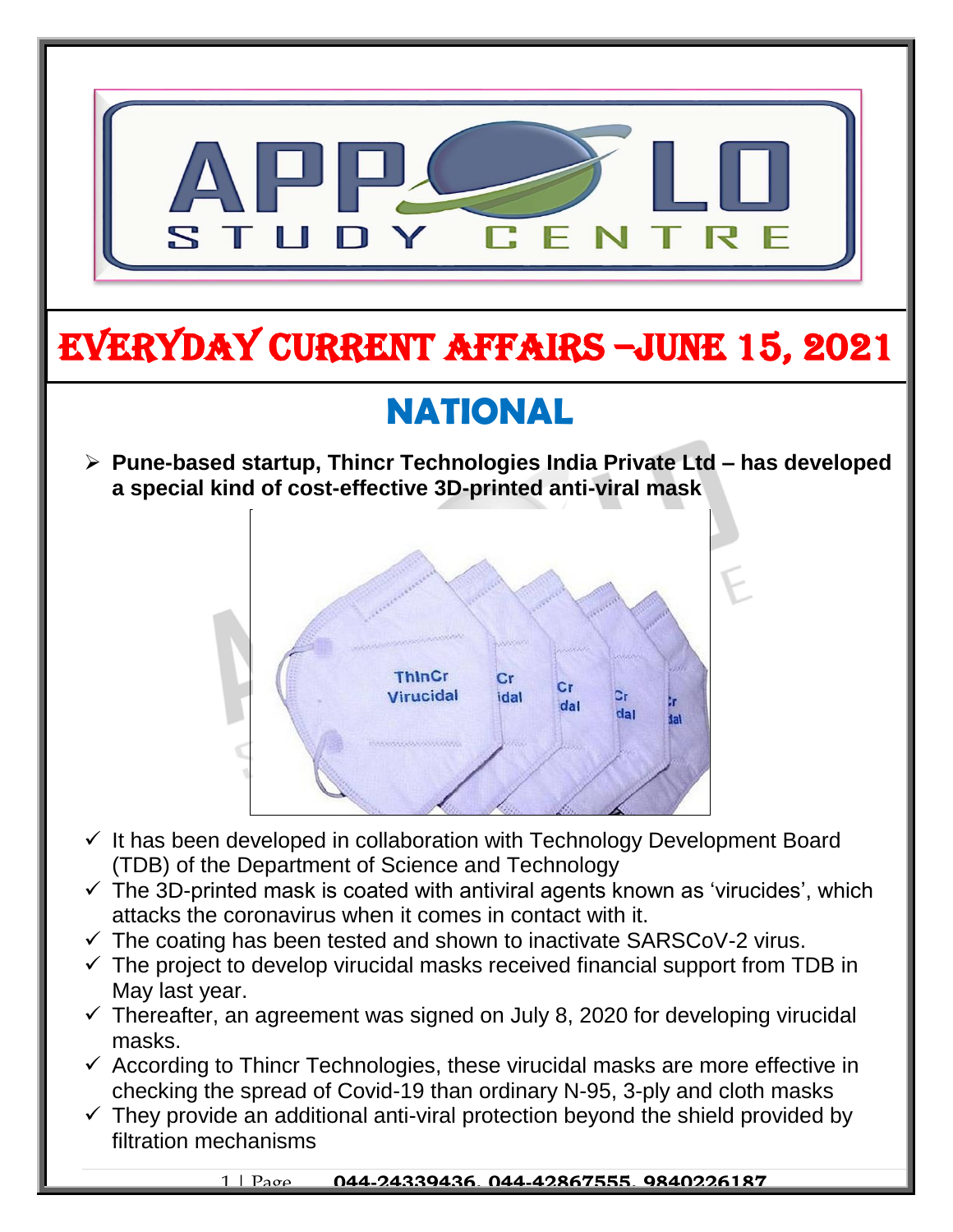- $\checkmark$  Thincr Technologies has now applied for a patent for the product, whose commercial production has started.
- $\checkmark$  Around 6,000 of such masks have been distributed by an NGO to four government hospitals in Nandurbar and Nashik in Maharashtra and Bengaluru for use by healthcare workers.

## **SCIENCE, TECHNOLOGY & ENVIRONMENT**

- **US Pharma Novavax – to launch its vaccine in India with the Serum Institute of India as manufacturing partner**
- $\checkmark$  As per Indian government estimates, atleast 20 crore Novavax shots (five crore a month) may be available during September-December, 2021
- $\checkmark$  Novavax, named Covovax in India, is in advanced stages of Phase 2/3 "observerblinded, randomised, active-controlled" bridging trials with ICMR
- $\checkmark$  In this regard, SII had enrolled 1,600 participants over 18 years across 15 centres.
- $\checkmark$  SII has also indicated an interest in conducting trials in children
- $\checkmark$  If things go as per plan, India may become the first country for launch of the vaccine.
- $\checkmark$  As per the trials, the vaccine was found to be effective against the Alpha variant first found in Kent, though at a less efficacy of 86%.
- $\checkmark$  It reported a much lower 49% efficacy against the variant first found in South Africa.
- $\checkmark$  The sub-protein two-shot vaccine received \$1.6 billion assistance from the US government despite the company not having any previous record of developing vaccines that were marketed.



- $\checkmark$  On June 14, US company Novavax announced the results of large-scale trials of its two-shot Covid-19 vaccine in the US and Mexico
- $\checkmark$  In the 29,960-person trial, the vaccine demonstrated an overall efficacy of 90.4%, on par with the vaccines made by Pfizer-BioNTech and Moderna, but better than Johnson and Johnson
- $\checkmark$  The protein-based vaccine was more than 93% effective against the more easily transmissible predominant variants.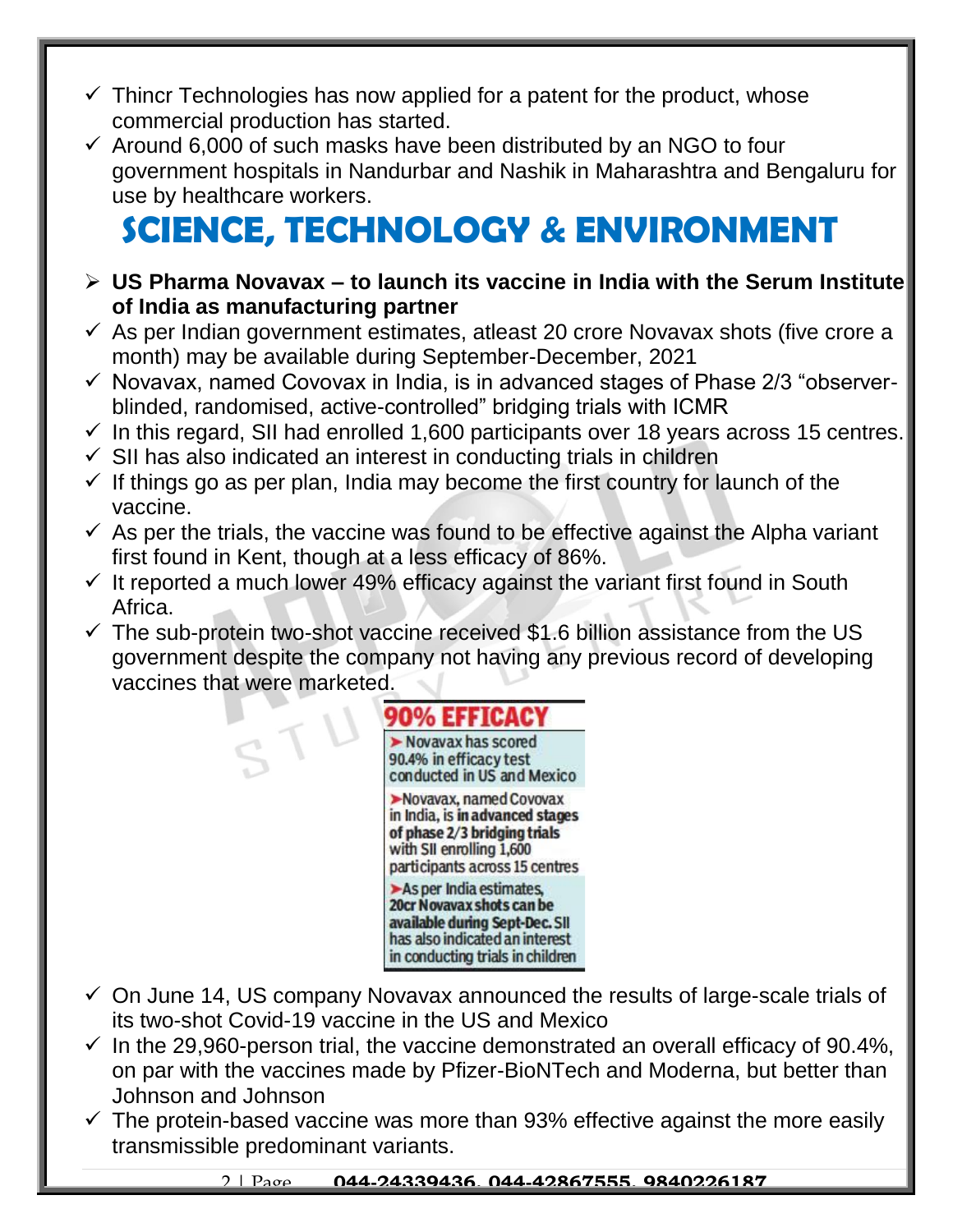- $\checkmark$  While the trial was being conducted, Alpha variant that was first found in the UK was the most common strain.
- $\checkmark$  The variants first identified in Brazil, South Africa and India were also detected among participants
- $\checkmark$  The vaccine was 91% effective among volunteers at high risk of severe infection and 100% effective in preventing moderate and severe cases.
- $\checkmark$  It was roughly 70% effective against variants that Novavax was unable to identify
- $\checkmark$  Novavax said it may not seek approval from USFDA until the end of September.
- $\checkmark$  It is also applying for approval in UK, EU and South Korea, apart from India

## **RANKINGS**

 **India – has 156 nuclear warheads, as against 350 of China and 165 of Pakistan, as per the latest assessment of the Stockholm International Peace Institute (SIPRI) released on June 14**

| <b>Warheads</b><br>(SIPRI estimates)       | <b>INDIA</b>                                                                                   |
|--------------------------------------------|------------------------------------------------------------------------------------------------|
|                                            | <b>LAND VECTOR</b>                                                                             |
| <b>Russia</b><br>6.255<br>(deployed 1,625) | Prithvi-II (350-km)   Agni-I<br>(700-km), Agni-II (2,000-km)<br>& Agni-III (3,000-km) inducted |
| <b>USA</b><br>5,550                        | $\blacktriangleright$ Agni-V (over 5,000-km)<br>in process of induction<br><b>AIR VECTOR</b>   |
| (deployed 1,800)                           | Sukhoi-30MKI                                                                                   |
| China<br>350<br>N                          | Mirage-2000 Jaguar<br>fighters & now Rafales can                                               |
| D<br>France<br>290                         | deliver nuclear bombs<br><b>SEA VECTOR</b>                                                     |
| <b>UK</b><br>225                           | > Only 1 nuclear-powered<br>ballistic missile submarine<br>(SSBN), 6,000-tonne INS             |
| Pakistan<br>165                            | Arihant. Armed with 750-km<br>range K-15 sub-launched<br>nuclear missiles (SLBMs)              |
| India<br>156                               | INS Arighat to be com-<br>missioned this year. 2                                               |
| <b>Israel</b><br>90                        | more (called S-4 & S-4*)<br>being built at Vizag. Over<br>13,000-tonne S-5 class               |
| N Korea                                    | <b>SSBNs to be built later</b>                                                                 |
| 40-50                                      | $\blacktriangleright$ Developmental trials of<br>3,500-km K-4 missiles                         |
| Agni-V missile                             | over. Induction some<br>distance away                                                          |

 $\checkmark$  The nine nuclear-armed countries together possess an estimated 13,080 nuclear weapons, with Russia (6,255 warheads) and the US (5,550) at the top of the list by a huge margin.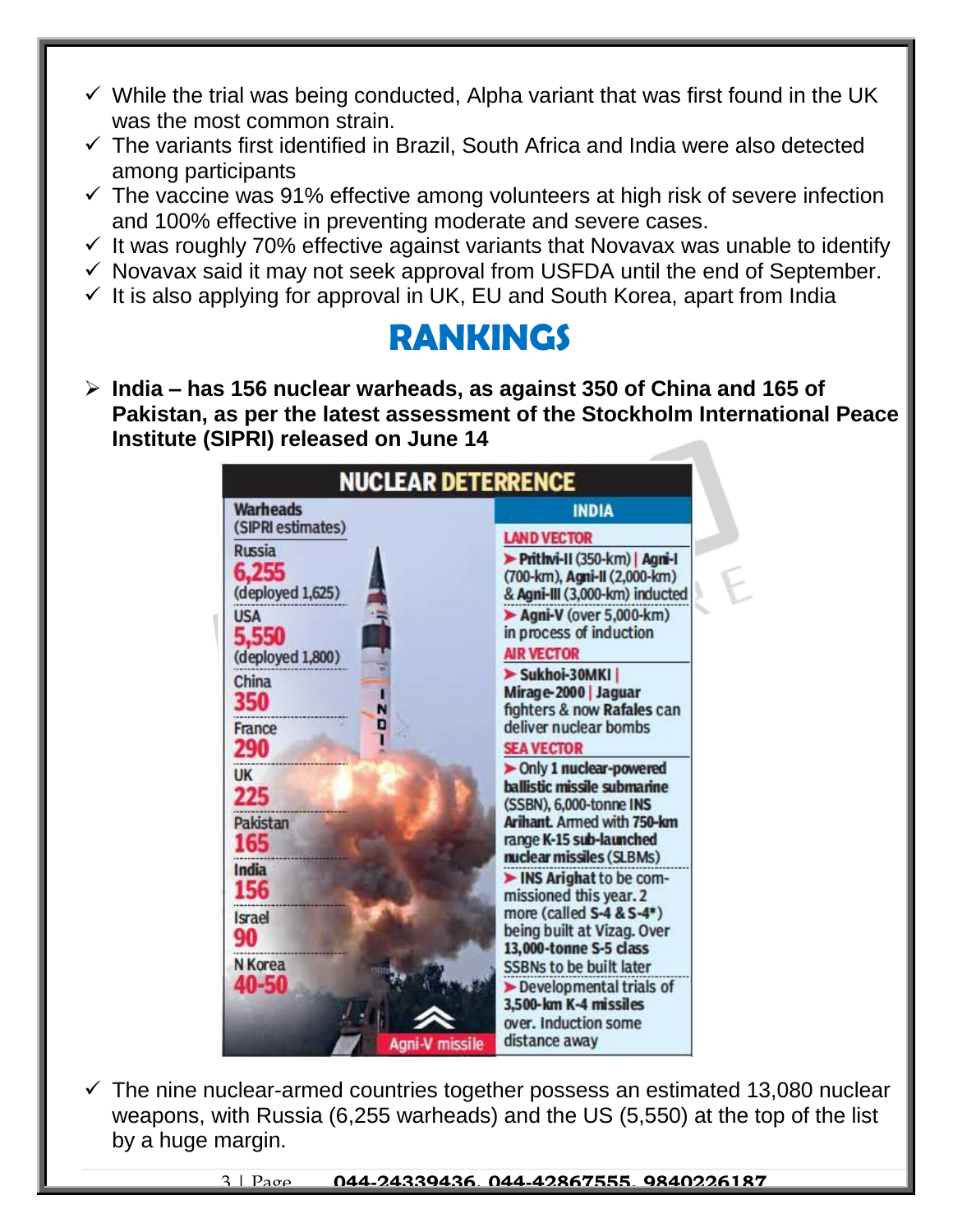- $\checkmark$  The others are France (290), UK (225), Israel (90) and North Korea (40-50).
- $\checkmark$  These figures, of course, are not exact because countries mostly keep their nuclear weapons programmes in secrecy.
- $\checkmark$  Apart from Russia and the US, all the other seven countries are also either developing or deploying new weapon systems.

## **INTERNATIONAL DAY**

**World Blood Donor Day - June 14** 



- $\checkmark$  The observance of the day aims to raise awareness about need for safe blood transfusion
- $\checkmark$  Theme 2021 "Give blood and keep the world beating"
- $\checkmark$  This day was first initiated and established on June 14, 2004, by the World Health Organization (WHO)
- $\checkmark$  The first ever Blood Donor Day was organised in May 2005 as a joint initiative of World Health Organization, International Federation of Red Cross and Red Crescent Societies, alongwith the support of 192 member nations of WHO
- $\checkmark$  The host for this year's World Blood Donor Day 2021 is Italy through its National Blood Centre.
- $\checkmark$  World Blood Donor Day is one among 11 official global public health campaigns marked by WHO.
- $\checkmark$  It is observed on 14<sup>th</sup> June to mark the birth anniversary of Karl Landsteiner who was born on June 14, 1868.
- $\checkmark$  Landsteiner was awarded with Nobel Prize for his discovery of ABO blood group system.
- **World Day against Child Labour - June 12**